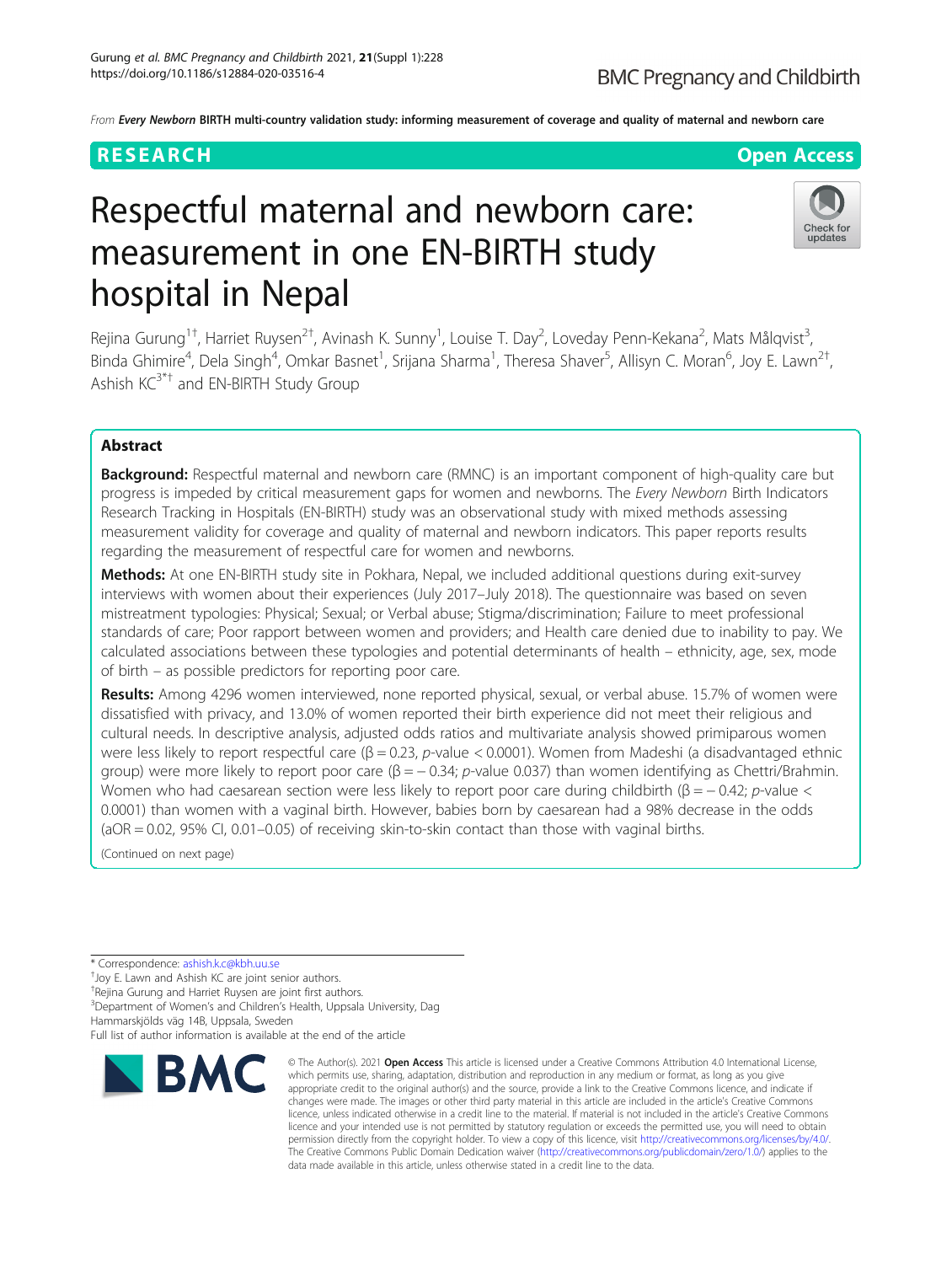#### (Continued from previous page)

**Conclusions:** Measurement of respectful care at exit interview after hospital birth is challenging, and women generally reported 100% respectful care for themselves and their baby. Specific questions, with stratification by mode of birth, women's age and ethnicity, are important to identify those mistreated during care and to prioritise action. More research is needed to develop evidence-based measures to track experience of care, including zero separation for the mother-newborn pair, and to improve monitoring.

Keywords: Respectful maternal and newborn care, Mistreatment, Nepal, Maternal, Newborn, Coverage, Respect, Privacy, Delivery, Standard of care

#### Key findings

#### What is known and what is new about this study?

• Whilst ~ 80% of births globally are now in health facilities; previous studies have estimated that 19–98% women worldwide experience disrespect and abuse during facility birth.

• The experience of care for women, newborns and their families around the time of birth is increasingly recognised as a global priority and an essential dimension of quality of care, but accurate measurement, and especially routine tracking are challenging. • This study in Pokhara Nepal (an EN-BIRTH study site), captured respect-

ful maternal and newborn care (RMNC) in exit-survey after hospital birth using seven typologies ( $n = 4296$ ). Measurement—what did we find and what does it mean?

#### • Standards of care showed a wide range: we found very low exit-survey reported coverage of specific questions regarding standards of care, such as 0.3% of women having a companion of choice and 0.5% having skin-to-skin contact with their baby. This contrasted with consistently high (100%) women's exit-survey report regarding treatment with dignity and respect, or absence of abuse.

• Question design mattered: When asked more general survey questions, all women denied physical/sexual/verbal abuse, and expressed they had been treated with respect and dignity. However, more specific questions including regarding preservation of privacy, support meeting religious/cultural needs, access to their chosen birth companion, skin-toskin contact, and breastfeeding counselling after birth revealed gaps in service provision.

• Women's characteristics: Primiparous women were more likely to report non-respectful care.

• Variation with mode of birth: Women who had caesarean had a 98% decrease in the odds ( $aOR = 0.02$ , 95% CI, 0.01-0.05) of receiving skin-toskin contact with their baby than those with vaginal births. Women who had caesarean were more likely to report respectful care during childbirth ( $\beta$  = -0.402; *p*-value < 0.0001) than women with vaginal births.

#### What next and research gaps?

• Exit interview surveys underestimate a negative experience of care, even with an independent interviewer. Further improvements in measurement of more tangible events (privacy, companionship, separation) in large-scale household surveys linked to other data sources (such as service readiness surveys) are needed.

• Specific indicator measurement testing including validity for experience of newborn care (e.g. skin-to-skin contact as a proxy for zero separation) could be assessed for potential use as a tracer indicator of RMNC in different information systems.

• Considering the profile of the family and the mode of birth are important to capture inequalities in respectful care and to prioritise gaps for action.

• Research is needed to understand if improving experience of care for vaginal births may help curb rising caesarean section rates.

#### Background

Annually, almost 80 million babies are now born in health facilities [\[1](#page-11-0)], a 50% increase in the last 20 years

especially in low- and middle-income countries (LMICs) [[2\]](#page-11-0). This is a major result of key investments to bring global attention to improving women's health [\[3](#page-11-0)], with an additional 3 million maternal and neonatal deaths estimated to have been averted in 2018 [\[4](#page-11-0)]. However, poor quality of care at the time of facility birth remains a contributor to around 66% of the 2.4 million neonatal deaths globally each year [[4](#page-11-0)–[6\]](#page-11-0). High-quality health systems with quality of care for facility birth could prevent an estimated 1 million newborn deaths and half of all maternal deaths every year [\[7](#page-11-0)].

Quality of care has two dimensions – provision and experience of care  $[8, 9]$  $[8, 9]$  $[8, 9]$ . Provision of quality care is essential and describes the content and quality of clinical interventions and services. However, without a positive user experience across all domains of the WHO respectful care framework [\[9](#page-11-0)], families may lose trust in services. Evidence shows that women who were mistreated during labour and birth are hesitant to engage with postnatal services, irrespective of whether provision of care is in accordance with clinical guidelines [\[8](#page-11-0), [10,](#page-11-0) [11](#page-11-0)]. Many studies in the last decade have highlighted mistreatment of women during labour in LMICs [\[12](#page-11-0)–[14\]](#page-11-0), including physical and verbal abuse, discrimination based on maternal age (young or elderly), and ethnicity or social class [[15,](#page-11-0) [16\]](#page-11-0). Other manifestations of mistreatment included the provision of care without consent, obstructing the presence of a birth companion, and withholding food during labour without the woman's consent or a clinical indication [[15,](#page-11-0) [17](#page-11-0)]. In contrast, respectful care is synonymous with a positive user experience and should include women and families as active-participants throughout pregnancy and childbirth [[18\]](#page-11-0). Respectful care for newborns is a more recent concept; efforts are being made to define and agree on an expanded typology of respectful care that is more inclusive of the newborn [\[19](#page-11-0)]. The White Ribbon Alliance's (WRA) Respectful Maternity Care Charter outlines the rights of women and newborns during childbirth and the postnatal period [[20\]](#page-11-0), but there is very limited evidence regarding how to measure such inclusive respectful maternal and newborn care (RMNC) in practice.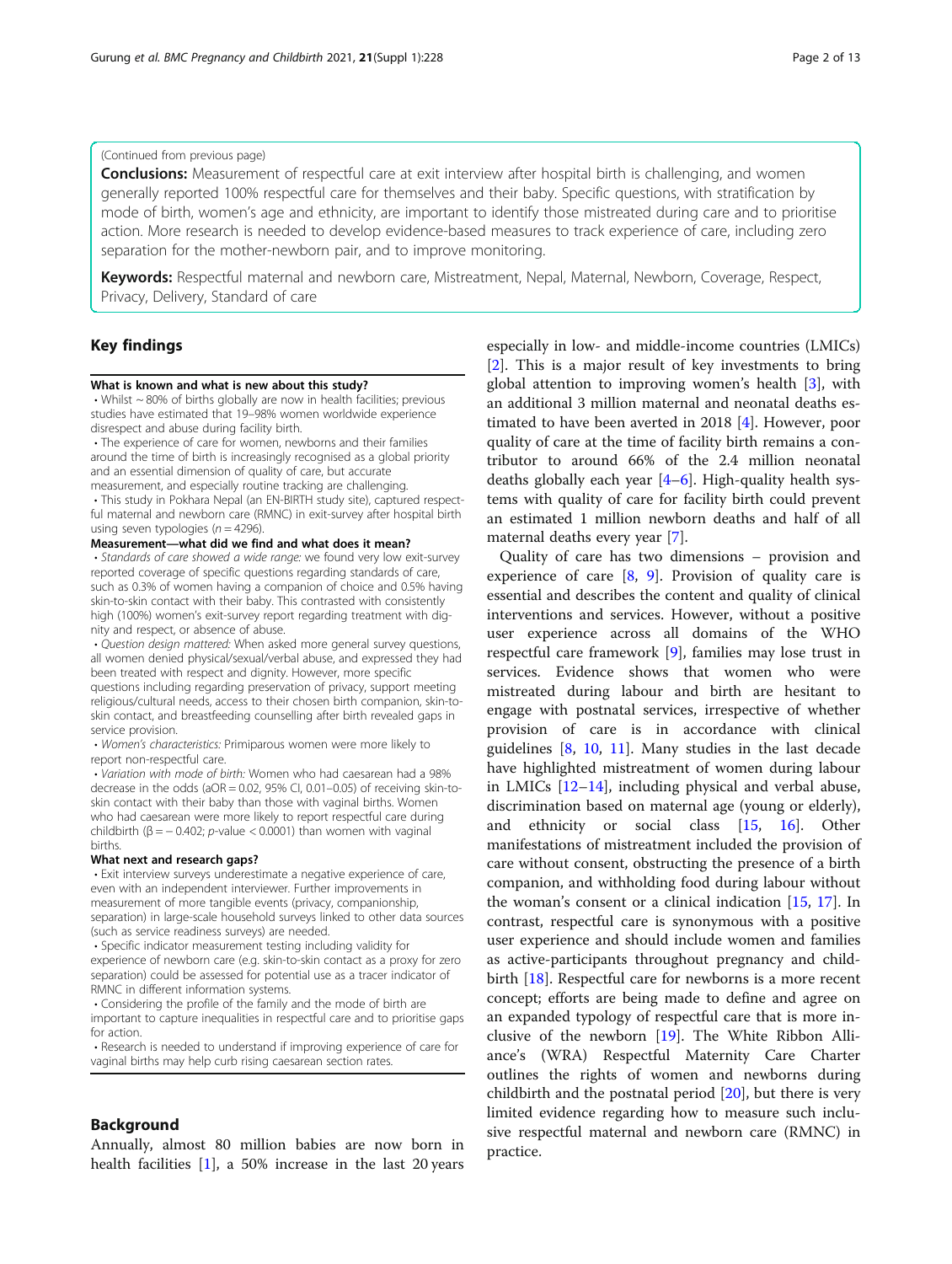WRA outlines that provision of respectful care demands health systems, services and workers are able to meet families' cultural and religious needs [[20\]](#page-11-0). These are often defined by local culture, traditions and beliefs that influence the choice of birth place, preference of support person, and a woman's sense of control and safety [\[21](#page-11-0)]. In Nepal, as in many settings, cultural beliefs and practices around childbirth vary between different communities and create both opportunities and barriers for uptake of services and interventions (e.g. facility birth) [\[22\]](#page-11-0). This adds complexity when considering implementation approaches and envisioning contextually relevant, validated measurement tools to track RMNC.

Although emergency caesarean section can be a lifesaving intervention for a woman or her baby facing complications during labour, escalating global caesarean rates suggest overuse in both high- and low-resource settings [\[23](#page-11-0)–[26\]](#page-11-0). In recent years, the southeast Asian region has seen the caesarean rate increase from 4.4 to 19.2% [[25](#page-11-0)], with Nepal highlighted as one of the countries with the highest increase in caesarean rates, especially among the richest fifth of the population [\[23](#page-11-0)]. However, little is yet known about how mode of birth impacts the family experience of care, or the measurement of RMNC.

Improving RMNC requires a health systems approach to support frontline health workers' capacity to facilitate a positive experience of care [[27\]](#page-11-0). A recent study highlighted that many health systems struggle to support family/woman-centred care [\[17\]](#page-11-0). This gap in service provision could risk a decline in facility births, and reverse the hard-won momentum for improving outcomes for maternal and newborn survival and reducing stillbirths. Despite this, a recent review of facility assessment tools found that measures of care experience were least likely to be included [\[28\]](#page-11-0).

Tracking progress on respectful care is necessary to improve quality of care, but currently there is a lack of consensus regarding what is best to measure based on the WHO standards of care and specific goals and targets [[9](#page-11-0), [29](#page-11-0)]. Moreover, there is limited evidence on the different measurement options, including exit interviews after facility births, household surveys, independent observation, or capturing respectful care in routine health management information systems (HMIS) [\[12](#page-11-0)]. Concerns exist that implementation of poor data collection methods to capture these complex and sensitive data [[30](#page-11-0)] result in an underestimate of the true prevalence [[31](#page-11-0)].

The Every Newborn Action Plan (ENAP) agreed by all United Nations member states and > 80 development partners, includes an ambitious measurement improvement roadmap with an urgent focus on validating measurement of indicators for care and outcomes around the time of birth [[32\]](#page-11-0). As part of this roadmap, The Every Newborn - Birth Indicators Research in Hospitals (EN-BIRTH) study was a mixed-methods observational study of > 23,000 facility births in three countries (Tanzania, Bangladesh and Nepal). EN-BIRTH aimed to test the validity of measurement for selected newborn and maternal indicators for routine facilitybased tracking of coverage and quality of care [[32\]](#page-11-0). Data were collected in collaboration with the Nepal Perinatal Quality Improvement Project (NePeriQIP) [\[33,](#page-11-0) [34\]](#page-11-0).

#### **Objectives**

This paper is part of a supplement based on the EN-BIRTH multi-country validation study, 'Informing measurement of coverage and quality of maternal and newborn care'. We focus on exit survey-reported RMNC at one EN-BIRTH study site in Nepal, with three objectives:

- 1. Analyse EXIT SURVEY-REPORTED EXPERI-ENCE OF CARE FOR WOMEN after hospital birth (selected maternal respectful care components, based on Bohren et al. [\[12\]](#page-11-0)).
- 2. Describe women's EXIT SURVEY-REPORTED COVERAGE OF FACILITY-BASED NEWBORN CARE practices around the time of birth (selected newborn respectful care components).
- 3. Conduct multivariate regression analysis regarding DETERMINANTS OF SURVEY-**REPORT** by women, including mode of birth, and demographic and social characteristics.

#### **Methods**

EN-BIRTH was an observational mixed-methods study to validate measurement of selected maternal and newborn indicators in survey and routine recording. Data were collected between July 2017 and July 2018 in five public hospitals providing comprehensive emergency obstetric and neonatal care (CEmONC) in three highburden countries: Bangladesh, Nepal and Tanzania. Detailed information regarding the research protocol, methods and analysis has been published separately [\[32](#page-11-0)]. This paper focuses on the measurement of respectful care of women and newborns, obtained from exit surveys, at Pokhara Academy of Health Sciences, where questions pertaining to RMNC were added to the standard EN-BIRTH exit interview survey as part of the NePeriQIP project [[33\]](#page-11-0).

Women were recruited in early labour and voluntary informed written consent was obtained from all study participants. Participants were assured of anonymity and confidentiality, although there were recognised challenges for using facility-based survey tools for this topic. Results are reported in accordance with the STROBE Statement checklist for cross-sectional studies (Additional file [1](#page-10-0)).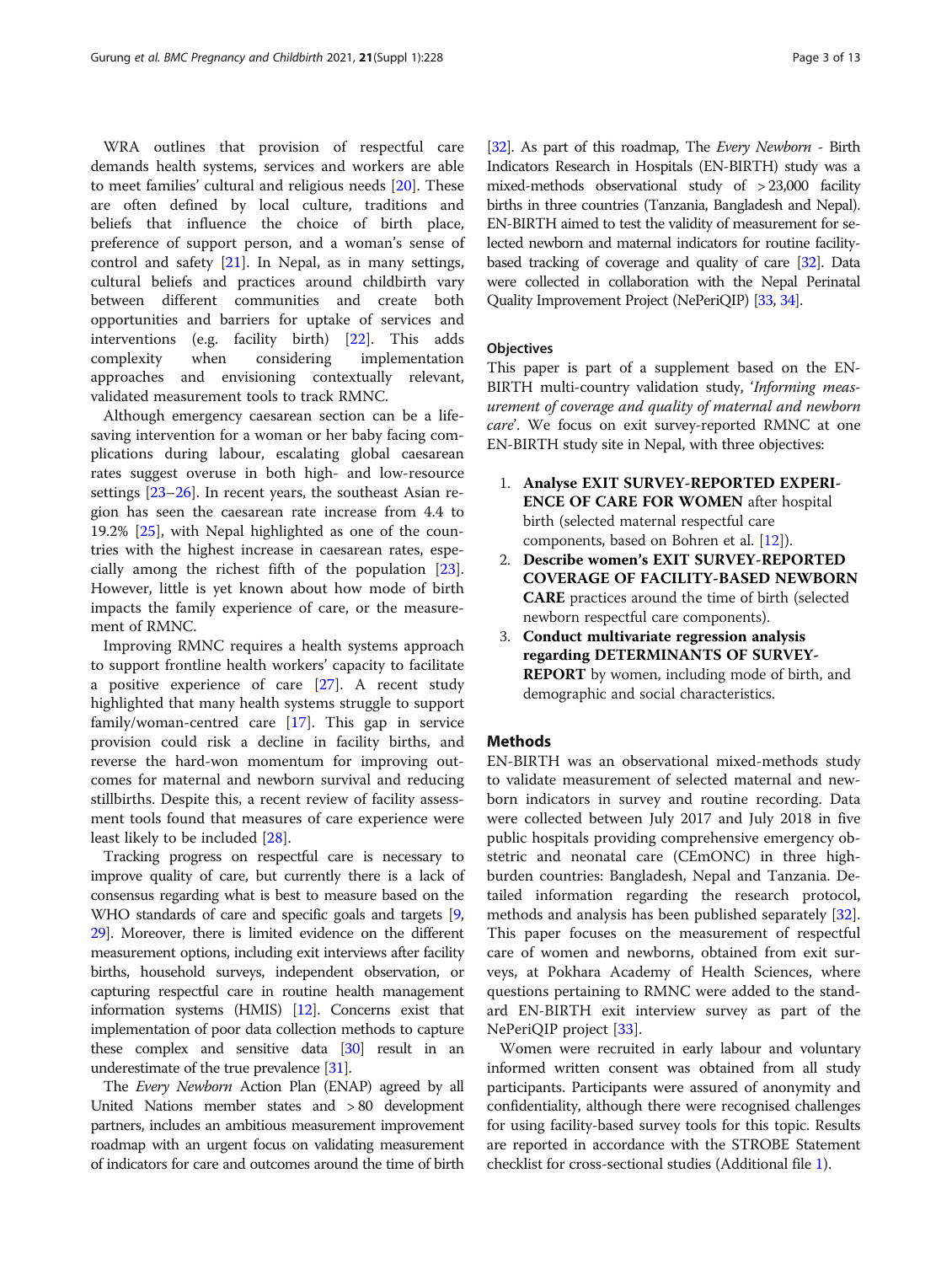#### Tool development and data collection

For this study, women's experience of care during childbirth and sociodemographic information were collected using a semi-structured questionnaire administered at the time of discharge. We used 11 questions to assess mistreatment of women and newborns during childbirth and the postnatal period using the "abuse and disrespect" typology based on a systematic review by Bohren et al. [[12](#page-11-0)] (Additional file [2](#page-10-0)). The respectful maternity care structured questionnaire was designed in English, translated into Nepali, then independently back-translated and finalised after pilot testing [[35\]](#page-11-0). Data were collected on paper-based forms and checked for completeness. Every month, researchers observed a 5% sample of data collector interviews in order to assess adherence to the research protocol. Feedback and training were provided to data collectors when necessary. Data were digitalized and stored in the CS-PRO database. Data were backed up weekly using an external hard drive and stored in a locked vault. Paper forms were stored in locked cabinets as per the data security protocol. Women who consented to be part of this study were tracked from admission until discharge. Community follow-up was not possible and is a noted limitation of this study. All caesarean sections were undertaken using epidural anaesthesia.

#### Objective 1: Respectful maternal care

A descriptive analysis on the coverage gaps for respectful maternity care was done based on the seven typologies of mistreatment for which we could collect data [[12\]](#page-11-0):

- (1) Physical, (2) Sexual, and/or (3) Verbal abuse
- Were you or your newborn physically, verbally or sexually abused during labour or childbirth or after birth?
- Were you treated in a bad way?
- (4) Stigma and discrimination
- Did the health service meet your religious and cultural birthing practice needs?
- Were you treated with respect?
- Was your dignity preserved during your stay at the hospital?
- (6) Poor rapport between woman and provider
- Ineffective communication – Were you satisfied with the health education and information you received from health care providers?
- Were you satisfied with the degree of privacy received during your stay at the hospital?
- (7) Health system constraints
- Were you refused care because of your inability to pay?
- Were you satisfied with the degree of privacy received during your stay at the hospital?

#### Objective 2: Respectful newborn care

A descriptive analysis on the coverage gaps for respectful newborn care was done based on the seven typologies of mistreatment for which we could collect data [\[12\]](#page-11-0):

- (1) Physical, (2) Sexual, and/or (3) Verbal abuse
- Were you or your newborn physically, verbally or sexually abused during labour or childbirth or after birth?
- Were you treated in a bad way?

(5) Failure to meet professional standards of newborn care

- Did you keep your baby in skin-to-skin contact immediately after birth?
- Did a health worker examine your baby when you were present?
- (6) Poor rapport between woman and provider
- Ineffective communication
	- Did you receive written or verbal information and counselling on exclusive breastfeeding until 6 months before discharge?

#### Objective 3: Association between reporting of poor care with socio-demographic and obstetric characteristics

Amongst mothers who reported mistreatment of themselves or their newborn, a test of association with age, ethnicity and mode of birth was done using an unpaired student t-test. Categorical variable groups were made for age, ethnicity, parity and mode of birth. Two groups were identified based on ethnicity/religion: an advantaged group (women identifying as Chettri/ Brahmin and others) and a disadvantaged group (participants identifying as Dalit; Janjati; Madhesi or Muslim) [[34,](#page-11-0) [36](#page-12-0)]. Parity data were combined into three groups (no previous birth, 1 previous birth, and 2+ previous births). Mode of birth was analysed by vaginal birth (spontaneous or assisted) and caesarean section births.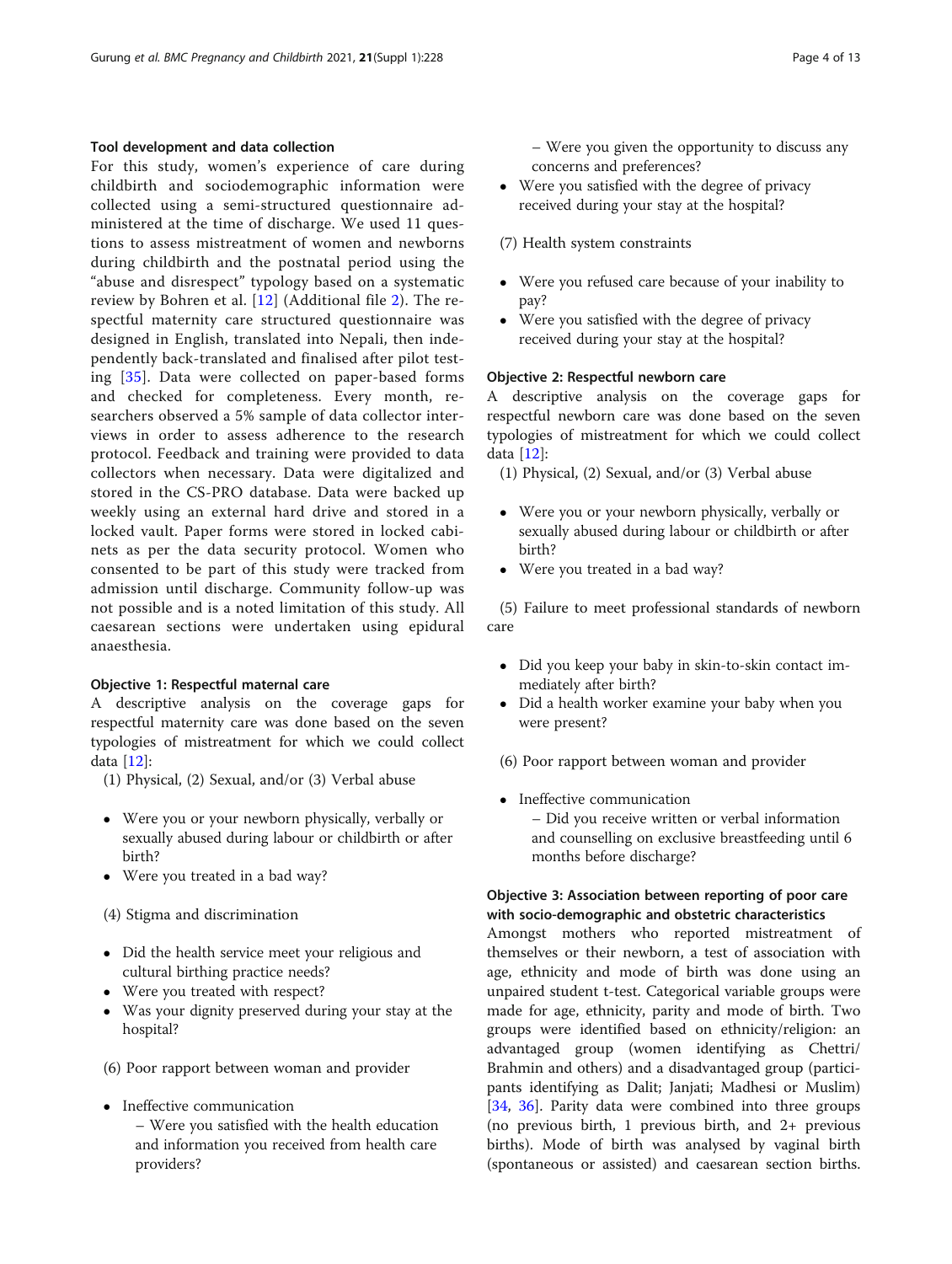Missing values in each variable were reported and excluded from this analysis. We have excluded data with very high ( $> 90\%$ ) or low ( $< 10\%$ ) proportions of "Yes" replies resulting in low variance (< 10%).

Multivariable logistic regression models were fitted to evaluate whether age, ethnicity, mode of birth, parity or baby's sex could be a predictor of women reporting nonrespectful care. If any level of association was observed in the logistic regression analysis, the variables were taken for multi-nominal regression analysis, which included women's reports of whether the health service met religious and cultural birthing practice needs, and privacy during the hospital stay. We prioritised results from the multivariate logistic regression model above the adjusted odds ratios.

#### Results

During the study period, 6922 women had exit interviews for the NePeriQIP study, of which 4296 (62.1%) IDmatched for the EN-BIRTH study and are reported here (Fig. 1). The mean age of exit-survey respondents was 24 years, 48.1% of participants identified as Chettri/Brahmin, and > 90% of women gave birth at term (Table [1](#page-5-0), Additional file [3](#page-10-0)). We report results in accordance with the disrespect and abuse typologies (Table [2](#page-6-0)).

#### Objective 1: Respectful maternal care

Among the participants enrolled at exit interview  $(n =$ 4296), there were no reports of any physical, sexual or verbal abuse (Table [2](#page-6-0)). All women (100%) reported that they had been treated with respect and dignity. More specific questions regarding stigma and discrimination found that 87.0% (95% CI, 85.9–88.0%) of women reported their experience of birth had met religious and cultural needs whilst 84.3% (95% CI, 81.9–86.7%) were satisfied with privacy during their stay in hospital. Satisfaction with health education and information from the health care providers, and the opportunity to discuss any concerns and preferences was 100% at exit-survey report. However, only 0.3% (95% CI, 0.2–0.6%) of women reported receiving written or verbal information/ counselling on nutrition or healthy eating. None of the women were refused care because of an inability to pay.

#### Objective 2: Respectful newborn care

All women reported that their baby was treated with respect and dignity, with no abuse on exit interview. Reported standards of care were lower with only 18.7% (95% CI, 17.6–19.9%) of women saying that they initiated skin-to-skin contact with their baby immediately after birth (Table [2](#page-6-0)). 99.9% of women reported that

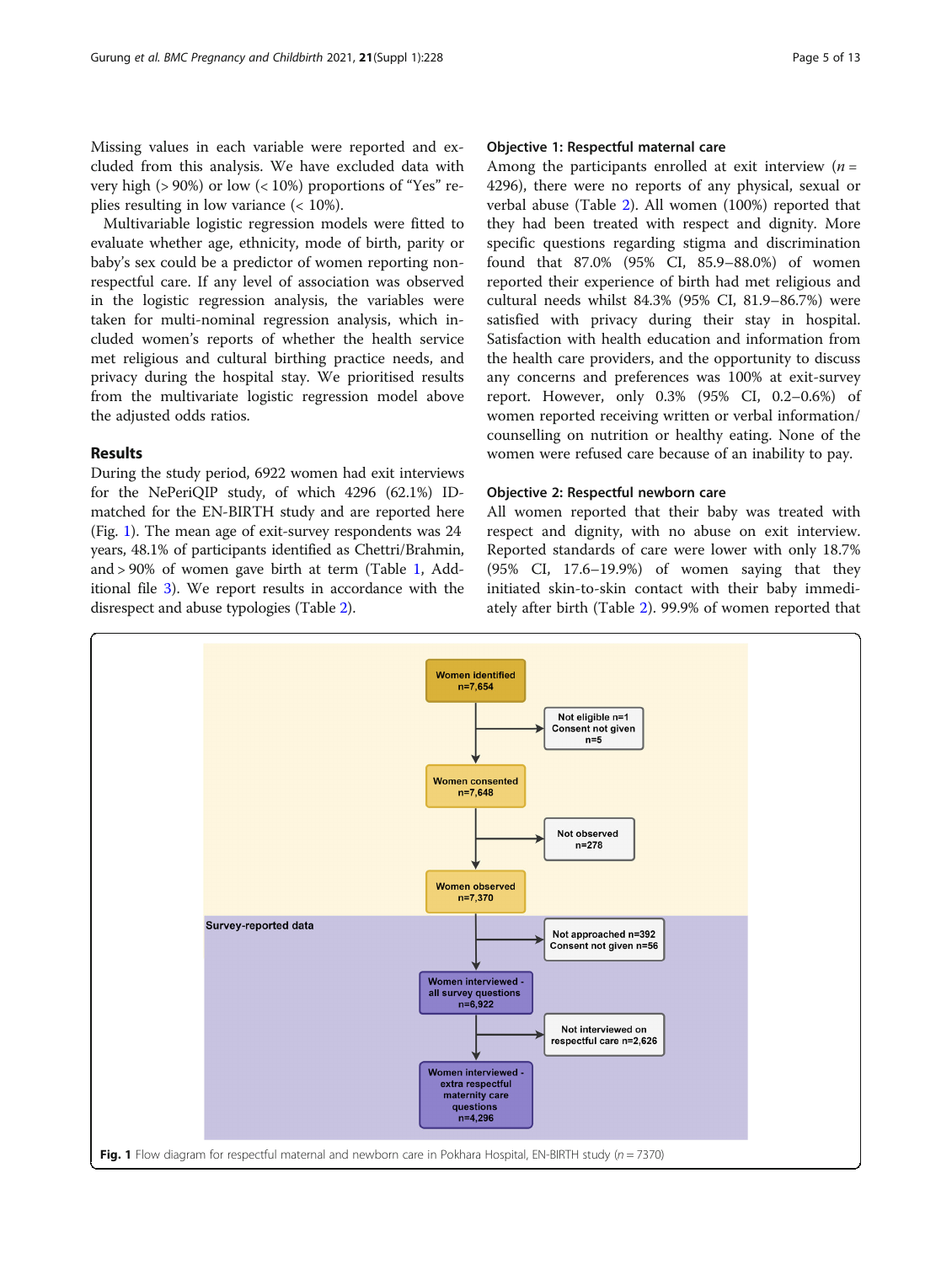<span id="page-5-0"></span>Table 1 Background characteristics of women, EN-BIRTH study  $(n = 4296)$ 

|                                                 |      | EN-BIRTH            |
|-------------------------------------------------|------|---------------------|
|                                                 | N    | Proportion (95% CI) |
| Age (mean $\pm$ SD)                             | 4296 | $24.3 \pm 4.5$      |
| Woman's age                                     |      |                     |
| $<$ 20 yrs                                      | 563  | 13.1 (12.1, 14.1)   |
| 20-29 yrs                                       | 3149 | 73.3 (72.0, 74.7)   |
| $\geq$ 30 yrs                                   | 584  | 13.6 (12.6, 14.6)   |
| <b>Parity</b>                                   |      |                     |
| No previous birth                               | 619  | 14.4 (13.4, 15.5)   |
| One previous birth                              | 1924 | 44.8 (43.3, 46.3)   |
| Two or more previous births                     | 1753 | 40.8 (39.4, 42.3)   |
| <b>Ethnicity</b>                                |      |                     |
| Dalit                                           | 976  | 22.7 (21.5, 24.0)   |
| Janjati                                         | 1039 | 24.2 (22.9, 25.5)   |
| Madeshi                                         | 36   | $0.8$ $(0.6, 1.2)$  |
| Muslim                                          | 43   | 1.0(0.7, 1.4)       |
| Chettri/Brahmin                                 | 2065 | 48.1 (46.6, 49.5)   |
| Other                                           | 137  | $3.2$ (2.7, 3.7)    |
| Mode of birth                                   |      |                     |
| Vaginal birth (spontaneous,<br>vacuum, forceps) | 3694 | 86.0 (84.9, 87.0)   |
| Caesarean birth                                 | 602  | 86.0 (84.9, 87.0)   |
| Sex of baby                                     |      |                     |
| Male                                            | 2350 | 54.7 (53.2, 56.2)   |
| Female                                          | 1946 | 45.3 (43.8, 46.8)   |
| Birth weight (in grams)                         |      | $2920.7 \pm 482.8$  |
| Low birthweight <sup>a</sup>                    |      |                     |
| No ≥2500 g                                      | 3778 | 88.1 (87.1, 89.0)   |
| Yes $<$ 2500 g                                  | 510  | 11.9 (11.0, 12.9)   |
| Gestational age (in weeks)                      |      |                     |
| Preterm birth <sup>a</sup>                      |      | $38.6 \pm 3.4$      |
| No, ≥37 completed weeks gestation               | 3901 | 90.9 (90.1, 91.8)   |
| Yes, < 37 completed weeks gestation             | 387  | 9.0 (8.2, 9.9)      |

EN-BIRTH participants ( $n = 4296$ ) were a subset from the NePeriQIP study ( $n =$ 6929) and demographic characteristics for both are shown in Additional file [3](#page-10-0). Ethnic groups with socio-economic advantages include: Chettri/Brahmin and other; disadvantaged ethnic groups include Dalit, Janjati, Madeshi, Muslim. <sup>a</sup>Missing values =  $\overline{8}$ 

their baby was examined in their presence. All women reported receiving breastfeeding counselling.

#### Objective 3: Association between reporting of poor care with socio-demographic and obstetric characteristics

Women identifying as Chettri/Brahmin were most likely to give birth by caesarean section (Additional file [4](#page-10-0)). Women aged  $\langle 20 \rangle$  years (*n* = 563) were most likely to report having their religious and cultural needs met (92.4%, 95% CI 89.9–94.3%) but least likely to report having skin-to-skin contact with their newborns immediately after birth (16.7%, 95% CI 13.8–20.0%), compared to women in other age groups (Table [3](#page-6-0)). Almost all women who delivered via caesarean section ( $n = 602$ ) reported that their cultural needs had been met (98.3%, 95% CI 96.9–99.1%) and had high satisfaction regarding privacy (97.3%, 95% CI 92.2–100.0%), compared to those with a vaginal birth. Babies born by caesarean were least likely to receive immediate skin-to-skin care (0.5%, 95% CI 0.2–1.5%), compared to those born by vaginal birth (Table [3\)](#page-6-0).

Women with no previous births had higher odds of reporting disrespectful care, with an adjusted odds ratio (aOR) of 2.51 (95% CI 1.74–3.61) for reported failures to maintain privacy and 2.20 (95% CI, 1.45, 3.43) for not meeting cultural and religious needs (Table [4](#page-7-0)). Women who underwent caesarean section were more likely to report privacy was maintained than those who had vaginal birth (aOR 9.44 95% CI 5.41–16.48%). However, babies born via caesarean section had 98% decrease in the odds  $(aOR = 0.02, 95\% \text{ CI}, 0.01 - 0.05)$  of receiving skin-to-skin immediately after birth compared with vaginal births.

After adjusting for potential confounders (ethnicity, age, parity and mode of birth), we found that women with no previous births were more likely to report poor care during childbirth  $(\beta = -0.23; p-value, < 0.0001)$ , compared with those who had two or more previous births. Women from Madeshi (relatively disadvantaged group) were more likely to report non-respectful care during childbirth (β =  $-$  0.34; p-value, 0.037) than those identifying as Chettri/Brahmin (relatively advantaged group) (Table [5\)](#page-8-0). Women who had caesarean birth had lower reporting of poor care during childbirth (β =  $-$ 0.42;  $p$ -value, < 0.0001) compared with those who had a vaginal birth (Table [5](#page-8-0)). There was no reported effect regarding the sex of the baby (Tables [4](#page-7-0) and [5](#page-8-0)).

#### **Discussion**

In this large-scale study, we attempted to measure the coverage of elements of RMNC during childbirth and look at factors associated with women and newborns not receiving respectful care. The reported prevalence of positive maternity care experiences varied by typology from 0.3–100%. When women were asked about physical, sexual and verbal abuse, none reported the event. Women stated they had been respected during birth in hospital and were satisfied with the information received about their care, their ability to express any concerns, and the health education they received. However, more specific questions around issues that have been widely defined as mistreatment revealed concerns regarding a lack of privacy and religious/cultural needs not being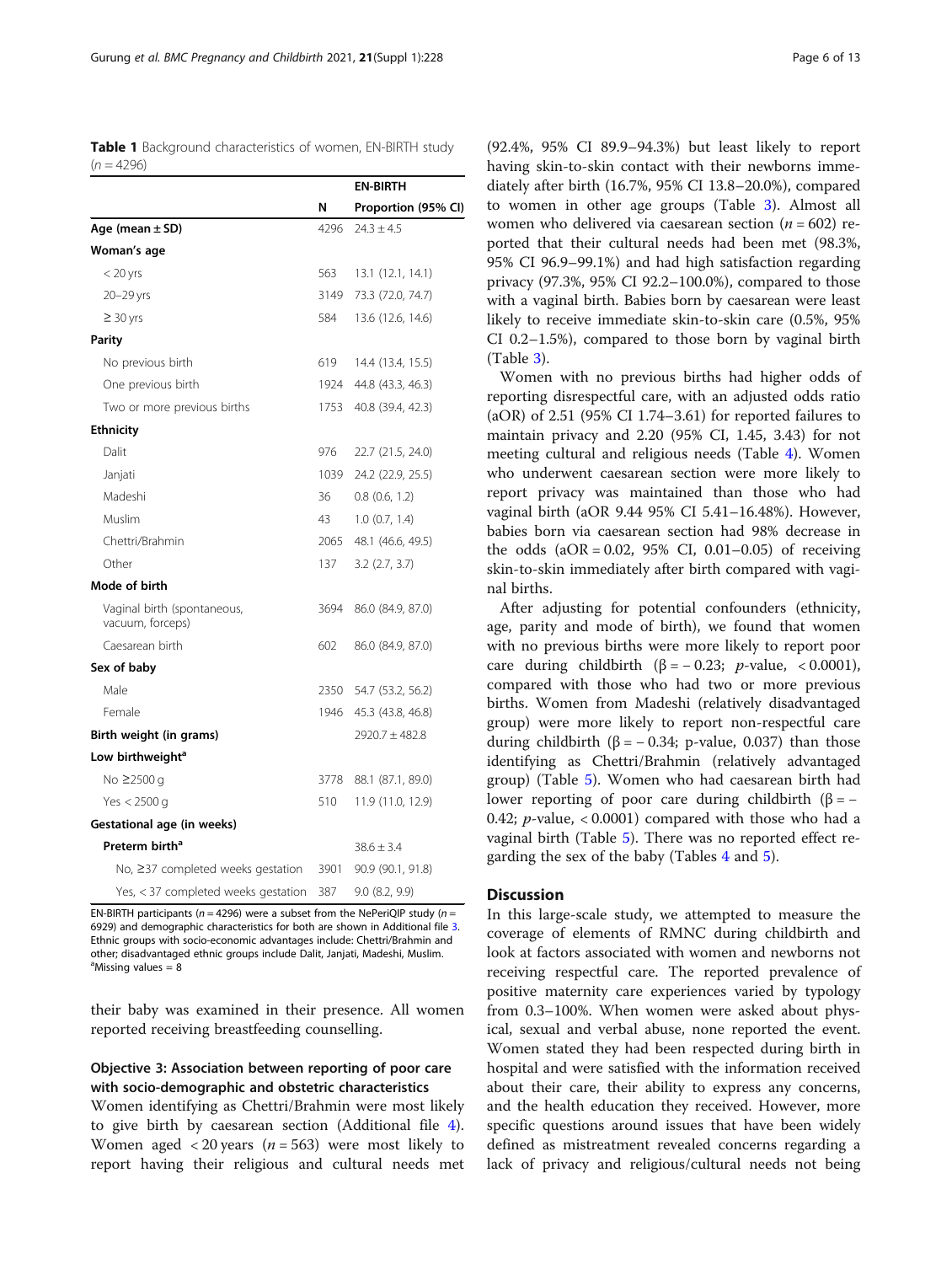| Page 7 of 1 |  |  |
|-------------|--|--|
|             |  |  |

| Disrespect and abuse typology                                                                                  | Coverage (95% CI) |                                                                                                                                     |                     |
|----------------------------------------------------------------------------------------------------------------|-------------------|-------------------------------------------------------------------------------------------------------------------------------------|---------------------|
| No abuse                                                                                                       | 1 to 3            | Woman or baby not abused (physically, verbally or sexually) during labour<br>or childbirth or after birth (n=4296)                  | 100.0%              |
| No stigma and discrimination                                                                                   | 4.1               | Woman and baby treated with respect and dignity (n=4296)                                                                            | 100.0%              |
|                                                                                                                | 4.2               | Health service met religious and cultural birthing practice needs (n=3252)                                                          | 87.0% (85.9–88.0)   |
|                                                                                                                | 4.3               | Mother was satisfied with the privacy during her stay at the hospital $(n=3622)$                                                    | 84.3% (81.9-86.7)   |
| Met standards                                                                                                  | 5.1               | Baby kept in skin-to-skin contact with mother immediately after birth (n=803)                                                       | 18.7% (17.6-19.9)   |
|                                                                                                                | 5.3               | Medical doctor examined the baby in presence of the mother (n=4292)                                                                 | 99.9%               |
| Rapport between women<br>and providers - effective                                                             | 6.1               | Woman was satisfied with the health education and information received<br>from health care providers (n=4296)                       | 100.0%              |
| communication<br>6.5<br>Woman were given the opportunity to discuss any concerns and preferences<br>$(n=4296)$ |                   | 100.0%                                                                                                                              |                     |
|                                                                                                                | 6.7               | Woman received written or verbal information and counselling on exclusive<br>breastfeeding until 6 months before discharge (n=4296) | 100.0%              |
|                                                                                                                | 6.8               | Woman received written or verbal information and counselling on nutrition<br>and how to eat healthily $(n=13)$                      | $0.3\%$ $(0.2-0.6)$ |
| Health system<br>condition and constraints                                                                     | 7.1               | Woman not refused care due to inability to pay $(n=0)$                                                                              | 0%                  |

<span id="page-6-0"></span>**Table 2** Coverage of respectful maternity care during childbirth, EN-BIRTH study ( $n = 4296$ )

met. No one reported care being denied due to inability to pay, although this is probably because health care for pregnant women and newborns is free at the point of access in Nepal's public sector.

Given the very high level of satisfaction reported for some questions, we recognise that our findings might reflect the challenges of measuring RMNC in exitsurvey. Evidence from Tanzania and Ethiopia suggests that self-reported levels of abuse are lower in facilitybased exit interview surveys compared to the levels of disrespect recorded in observation or home-based surveys at a later date [\[10,](#page-11-0) [37,](#page-12-0) [38\]](#page-12-0). For example, in the same

**Table 3** Coverage of respectful maternity care by socio-economic characteristics, EN-BIRTH study ( $n = 4296$ )

|                                                 |      | Health service met religious and<br>cultural birthing practice needs | Woman was satisfied with privacy<br>during her stay at the hospital | Baby kept in skin-to-skin<br>contact with mother<br>immediately after birth |
|-------------------------------------------------|------|----------------------------------------------------------------------|---------------------------------------------------------------------|-----------------------------------------------------------------------------|
|                                                 | n    | 3252 (95% CI)                                                        | 3622 (95% CI)                                                       | 803 (95% CI)                                                                |
| Woman's age                                     |      |                                                                      |                                                                     |                                                                             |
| $< 20$ yrs                                      | 563  | 92.4 (89.9, 94.3)                                                    | 88.1 (85.2, 90.5)                                                   | 16.7 (13.8, 20.0)                                                           |
| $20 - 29$ yrs                                   | 3149 | 85.9 (84.6, 87.0)                                                    | 82.9 (81.6, 84.2)                                                   | 19.9 (18.6, 21.4)                                                           |
| $\geq 30$ yrs                                   | 584  | 88.5 (85.7, 90.9)                                                    | 88.7 (85.9, 91.0)                                                   | 14.2 (11.6, 17.3)                                                           |
| <b>Ethnicity</b>                                |      |                                                                      |                                                                     |                                                                             |
| Advantaged                                      | 2094 | 88.6 (87.2, 89.9)                                                    | 86.3 (84.8, 87.8)                                                   | 17.2 (15.6, 18.9)                                                           |
| Disadvantaged                                   | 2202 | 85.6 (84.1, 87.0)                                                    | 82.5 (80.9, 84.1)                                                   | 20.2 (18.6, 21.9)                                                           |
| Mode of birth                                   |      |                                                                      |                                                                     |                                                                             |
| Vaginal birth (spontaneous,<br>vacuum, forceps) | 3694 | 85.2 (84.0, 86.3)                                                    | 82.2 (80.9, 83.4)                                                   | 21.7 (20.4, 23.1)                                                           |
| Caesarean birth                                 | 602  | 98.3% (96.9-99.1)                                                    | 97.3% (92.2-100.0)                                                  | $0.5\%$ $(0.2-1.5)$                                                         |
| Parity                                          |      |                                                                      |                                                                     |                                                                             |
| No previous birth                               | 619  | 94.5 (92.4, 96.1)                                                    | 92.4 (90.0, 94.3)                                                   | 9.9(7.7, 12.5)                                                              |
| 1 previous birth                                | 1924 | 87.5 (85.9, 88.9)                                                    | 83.0 (81.2, 84.6)                                                   | 19.7 (18.0, 21.5)                                                           |
| 2 or more previous births                       | 1753 | 84.0 (82.2, 85.7)                                                    | 83.1 (81.3, 84.8)                                                   | 20.8 (19.0, 22.8)                                                           |
| Sex of baby                                     |      |                                                                      |                                                                     |                                                                             |
| Male                                            | 2350 | 87.8 (86.4, 89.1)                                                    | 85.1 (83.6, 86.5)                                                   | 17.8 (16.3, 19.4)                                                           |
| Female                                          | 1946 | 86.2 (84.6, 87.7)                                                    | 83.6 (81.8, 85.1)                                                   | 19.8 (18.1, 21.7)                                                           |

Ethnic groups with socio-economic advantages include Chettri/Brahmin and other; disadvantaged ethnic groups include Dalit, Janjati, Madeshi, Muslim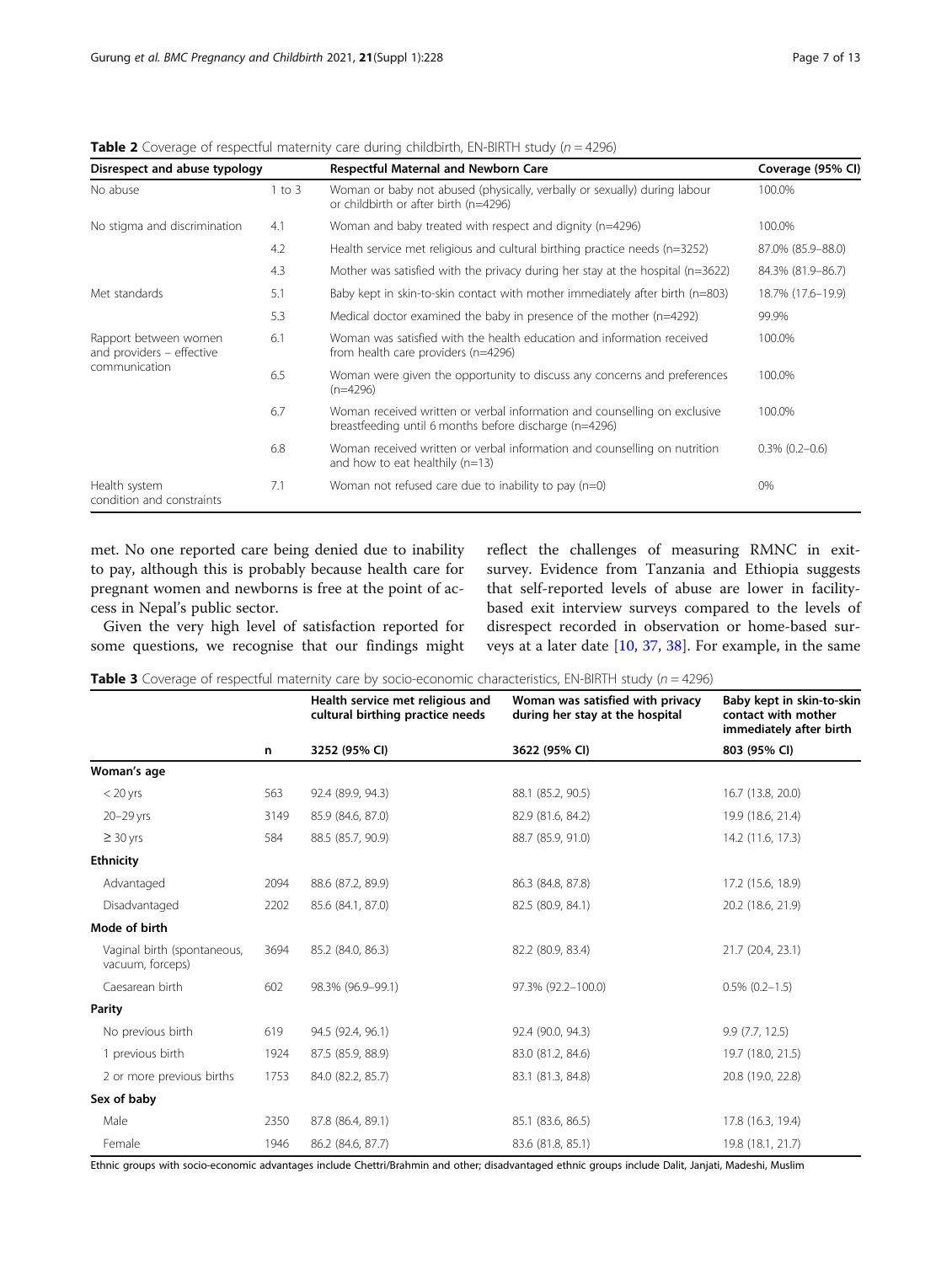<span id="page-7-0"></span>

|                                                           | Respectful care                                         |                     |                                                                                                                                                    |                                                                               | Meeting standards of newborn care |                                               |
|-----------------------------------------------------------|---------------------------------------------------------|---------------------|----------------------------------------------------------------------------------------------------------------------------------------------------|-------------------------------------------------------------------------------|-----------------------------------|-----------------------------------------------|
|                                                           | Health service met religious<br>birthing practice needs |                     |                                                                                                                                                    | and cultural Woman was satisfied with privacy during her stay at the hospital | immediately after birth           | Baby kept in skin-to-skin contact with mother |
|                                                           | COR, 95% CI                                             | aOR, 95% CI         | <b>COR, 95% CI</b>                                                                                                                                 | aOR, 95% CI                                                                   | COR, 95% CI                       | aOR, 95% CI                                   |
| Woman's Age                                               |                                                         |                     |                                                                                                                                                    |                                                                               |                                   |                                               |
| $< 20$ yrs                                                | 1.99 (1.44, 2.76)                                       | 1.18 (0.80, 1.73)   | 1.53 (1.16, 2.00)                                                                                                                                  | 0.95 (0.68, 1.31)                                                             | 1.24 (0.98, 1.58)                 | 0.73 (0.54, 0.98)                             |
| $20-29$ yrs                                               | Reference                                               | Reference           | Reference                                                                                                                                          | Reference                                                                     | Reference                         | Reference                                     |
| $\geq 30$ yrs                                             | 1.27(0.97, 1.67)                                        | 1.32(0.99, 1.77)    | 1.62(1.23, 2.12)                                                                                                                                   | 1.55 (1.16, 2.06)                                                             | 1.50 (1.17, 1.93)                 | 1.48(1.14, 1.93)                              |
| Ethnicity (caste)                                         |                                                         |                     |                                                                                                                                                    |                                                                               |                                   |                                               |
| Advantaged                                                | Reference                                               | Reference           | Reference                                                                                                                                          | Reference                                                                     | Reference                         | Reference                                     |
| Disadvantaged                                             | 1.31 (1.10, 1.57)                                       | 1.25 (1.04, 1.50)   | 1.34(1.13, 1.58)                                                                                                                                   | 1.27(1.07, 1.50)                                                              | 1.22(1.05, 1.43)                  | 1.17(1.00, 1.37)                              |
| Mode of birth                                             |                                                         |                     |                                                                                                                                                    |                                                                               |                                   |                                               |
| Vaginal birth (spontaneous, Reference<br>vacuum, forceps) |                                                         |                     | Reference                                                                                                                                          |                                                                               | Reference                         |                                               |
| Caesarean birth                                           | 11.43 (5.88, 22.2)                                      | 11.27 (5.79, 21.93) | 9.82 (5.63, 17.1)                                                                                                                                  | 9.44(5.41, 16.48)                                                             | 0.02 (0.01, 0.06)                 | 0.02 (0.01, 0.06)                             |
| Parity                                                    |                                                         |                     |                                                                                                                                                    |                                                                               |                                   |                                               |
| No previous birth                                         | 2.46 (1.70, 3.57)                                       | 2.20 (1.45, 3.43)   | 2.50 (1.82, 3.45)                                                                                                                                  | 2.51 (1.74, 3.61)                                                             | 2.24 (1.68, 2.99)                 | 2.64 (1.89, 3.69)                             |
| 1 previous birth                                          | Reference                                               | Reference           | Reference                                                                                                                                          | Reference                                                                     | Reference                         | Reference                                     |
| 2 or more previous births                                 | 0.75(0.63, 0.91)                                        | 0.70(0.57, 0.85)    | 1.01 (0.85, 1.20)                                                                                                                                  | 0.90 (0.74, 1.08)                                                             | 0.933 (0.79, 1.10)                | 0.80 (0.67, 0.96)                             |
| Sex of baby                                               |                                                         |                     |                                                                                                                                                    |                                                                               |                                   |                                               |
| Male                                                      | 0.87(0.73, 1.04)                                        | 0.85(0.71, 1.02)    | 0.89 (0.76, 1.05)                                                                                                                                  | 0.90 (0.76, 1.06)                                                             | 0.88 (0.75, 1.02)                 | 0.88 (0.75, 1.03)                             |
| Female                                                    | Reference                                               |                     | Reference                                                                                                                                          |                                                                               | Reference                         |                                               |
| cOR= crude odds ratios, aOR= adjusted odds ratios         |                                                         |                     | Ethnic groups with socio-economic advantages include Chettr/Brahmin and other; disadvantaged ethnic groups include Dalit, Janjati, Madeshi, Muslim |                                                                               |                                   |                                               |

Table 4 Association between reporting of care with socio-demographic and obstetric characteristics, EN-BIRTH study (n = 4296) Table 4 Association between reporting of care with socio-demographic and obstetric characteristics, EN-BIRTH study (n = 4296)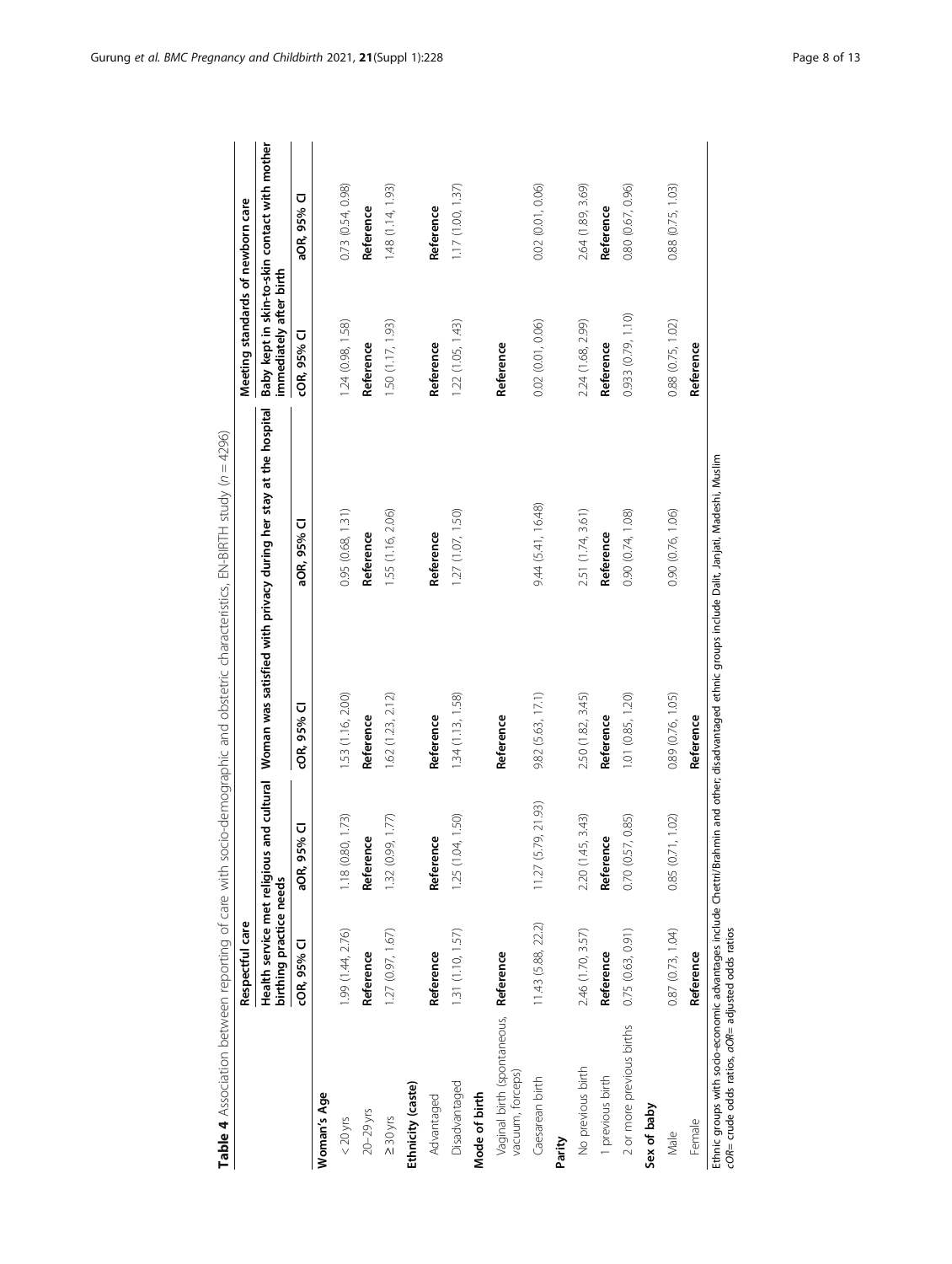<span id="page-8-0"></span>

|  |  |  |  | Table 5 Predictors for reporting of non-respectful care <sup>a</sup> during childbirth, EN-BIRTH study (n = 4296) |
|--|--|--|--|-------------------------------------------------------------------------------------------------------------------|
|  |  |  |  |                                                                                                                   |

|                                              | Uni-variate linear regression |           |          |          | Multi-variate linear regression |           |          |          |
|----------------------------------------------|-------------------------------|-----------|----------|----------|---------------------------------|-----------|----------|----------|
|                                              | β                             | <b>SE</b> | t-value  | p-value  | β                               | <b>SE</b> | t-value  | p-value  |
| Global intercept                             | $\equiv$                      | $\equiv$  | L.       |          | 0.014                           | 0.08      | 0.171    | 0.864    |
| Woman's age                                  |                               |           |          |          |                                 |           |          |          |
| Intercept                                    | $-0.039$                      | 0.018     | $-2.211$ | 0.027    | 0.33                            | 0.049     | 6.794    |          |
| $<$ 20 yrs                                   | 0.173                         | 0.046     | 3.785    | < 0.0001 | 0.022                           | 0.055     | 0.395    | 0.693    |
| 20-29 yrs                                    | Reference                     |           |          |          | Reference                       |           |          |          |
| $\geq 30$ yrs                                | 0.123                         | 0.045     | 2.726    | 0.006    | 0.117                           | 0.047     | 2.507    | 0.012    |
| <b>Ethnicity</b>                             |                               |           |          |          |                                 |           |          |          |
| Intercept                                    | $-0.031$                      | 0.022     | $-1.412$ | 0.158    |                                 |           |          |          |
| Dalit                                        | 0.061                         | 0.039     | 1.562    | 0.118    | 0.051                           | 0.039     | 1.326    | 0.185    |
| Janjati                                      | 0.112                         | 0.038     | 2.958    | 0.003    | 0.083                           | 0.037     | 2.213    | 0.027    |
| Madeshi                                      | $-0.369$                      | 0.168     | $-2.2$   | 0.028    | $-0.344$                        | 0.165     | $-2.082$ | 0.037    |
| Muslim                                       | 0.244                         | 0.154     | 1.591    | 0.112    | 0.229                           | 0.152     | 1.512    | 0.131    |
| Chettri/Brahmin                              | Reference                     |           |          |          | Reference                       |           |          |          |
| Other                                        | $-0.29$                       | 0.088     | $-3.299$ | 0.001    | $-0.287$                        | 0.087     | $-3.311$ | 0.001    |
| Mode of birth                                |                               |           |          |          |                                 |           |          |          |
| Intercept                                    | 0.366                         | 0.04      | 9.066    | < 0.0001 |                                 |           |          |          |
| Vaginal birth (spontaneous, vacuum, forceps) | Reference                     |           |          |          | Reference                       |           |          |          |
| Caesarean birth                              | $-0.425$                      | 0.043     | $-9.777$ | < 0.0001 | $-0.402$                        | 0.044     | $-9.228$ | < 0.0001 |
| Parity                                       |                               |           |          |          |                                 |           |          |          |
| Intercept                                    | $-0.014$                      | 0.023     | $-0.626$ | 0.532    |                                 |           |          |          |
| No previous births                           | 0.242                         | 0.046     | 5.251    | < 0.0001 | 0.228                           | 0.053     | 4.321    | < 0.0001 |
| 1 previous birth                             | Reference                     |           |          |          | Reference                       |           |          |          |
| 2 or more previous births                    | $-0.051$                      | 0.033     | $-1.536$ | 0.125    | $-0.083$                        | 0.035     | $-2.402$ | 0.016    |
| Sex                                          |                               |           |          |          |                                 |           |          |          |
| Intercept                                    | 0.02                          | 0.021     | 0.993    | 0.321    |                                 |           |          |          |
| Male                                         | $-0.045$                      | 0.031     | $-1.476$ | 0.14     | $-0.053$                        | 0.03      | $-1.742$ | 0.082    |
| Female                                       | Reference                     |           |          |          | Reference                       |           |          |          |

Ethnic groups with socio-economic advantages include: Chettri/Brahmin and other; disadvantaged ethnic groups include Dalit, Janjati, Madeshi, Muslim  $β=$  beta coefficient,  $SE=$  standard error

 $a$ Non-respectful care defined as the health service having not met religious and cultural birthing practice needs ( $n = 3252$ ), and that the woman was not satisfied with privacy during her stay at the hospital ( $n = 3622$ )

Tanzanian facility, self-reported levels of mistreatment were 9.9%, compared to an observer-assessed prevalence of 69.8%. Instead of reflecting real levels of care, the lower reporting of disrespect in these studies may be related to the proximity of women to the facility and their care givers. Given exit-survey interviews are cheaper and more practical than other forms of research, including home interviews, a better understanding of what can be reliably measured using such tools is needed.

Within our study population, it's possible that disrespect was "internalized and normalized" by women, and that women did not have high expectations of how they would be treated by health workers [\[35](#page-11-0), [38](#page-12-0)]. Concepts of respectful maternal – and even more with newborn – care cover a number of components which

may, or may not be, considered as 'disrespectful' by women. There is an overlap between respectful care, good quality care, and good clinical care that is not always easy to disentangle. In accordance with the 'bullseye' approach, perceptions of mistreatment can be conceptualised across three main groups: actions garnering wide consensus as disrespectful (e.g. beating a woman), normalized actions constituting mistreatment (e.g. failing to gain informed consent), and structural issues such as deviations from national protocols that women may not even recognize as problematic and might believe represent good quality of care (e.g. application of fundal pressure during the second stage of labour, or being denied food during labour and birth) [[39\]](#page-12-0). Our findings showed respectful care was more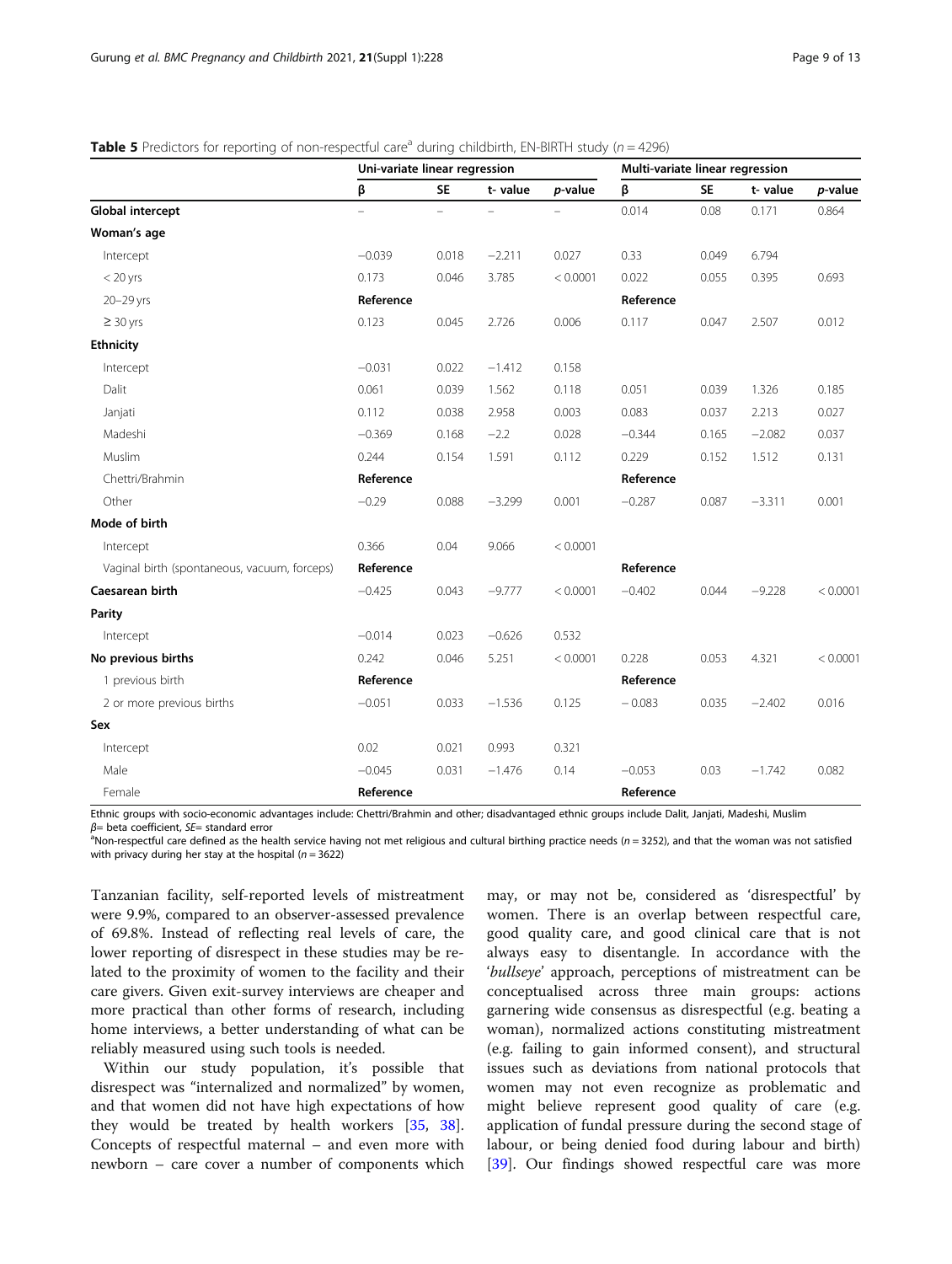likely to be reported by women after caesarean section than those who had a vaginal birth; this could be a manifestation of such structural issues. In Pokhara Hospital, women having caesareans are less likely to share a bed and are monitored more closely in the immediate postnatal period, which may also contribute to an increased feeling of satisfaction with standards of care. In many settings, higher socio-economic status is associated with both a higher prevalence of caesarean section and more respectful care [[17](#page-11-0)]. Measurement tools for RMNC clearly require validation at a local level.

A review mapping evidence around the mistreatment of newborns against seven commonly implemented respectful care typologies exposes critical newborn gaps in these tools and the importance of considering additional categories (such as legal accountability and bereavement care) [[19](#page-11-0)]. Moreover, many research tools assessing respectful care have observations of childbirth stopped shortly after delivery and may therefore exclude critical aspects of respectful newborn care [[13](#page-11-0), [35,](#page-11-0) [37](#page-12-0), [38\]](#page-12-0). As aforementioned, evidence from this study suggests key components of what others have defined as respectful newborn care may not be recognized by women as such [[40](#page-12-0)]. Since respectful newborn care is difficult to define and consequently to measure, we suggest agreeing on measurable indicators that make sense to women, such as zero separation, skin-to-skin contact, breastfeeding support, and delayed bathing for 24 h.

Measures of RMNC should also be included as part of service readiness assessments, routine facility-based data for HMIS, and in other health system monitoring and evaluation tools. Measures of birth companionship [[41](#page-12-0), [42](#page-12-0)], ability to provide privacy, facility to keep women and newborns together, and availability of a clean environment (including bathrooms) should be considered. There is qualitative evidence from multiple settings that women recognise limitations in health workers' capacity to provide RMNC, and that not all health facilities provide an enabling environment [\[43](#page-12-0)–[45](#page-12-0)]. Lack of infrastructure is an attributing factor to mistreatment  $[46]$  $[46]$  $[46]$ . The mistreatment of women is not exclusively caused by incompetent health workers, but is related to systemic health systems and social challenges [\[47](#page-12-0)]. Absence of training regarding dignified care, poor infrastructure, high workloads, social and institutional normative values, availability of resources and health system hierarchies can impede provision of respectful care [\[46,](#page-12-0) [47\]](#page-12-0). Responsibility for improving respectful care is not limited to health workers, but is a function of routine health systems, which must be held to account [\[12](#page-11-0)]. To this end, measures of service readiness for provision of RMNC should be instituted within standard health facility assessment tools and processes, although currently measures of experience of care are most likely to be excluded [\[28\]](#page-11-0).

Immediate skin-to-skin contact for newborns is seen as a key component of respectful newborn care [[19](#page-11-0)], but coverage in Nepal was low. Skin-to-skin initiation was lowest for babies born by caesarean (0.5%) compared to those with vaginal/assisted births (21.7%). Delayed initiation of skin-to-skin may be justifiable if general anaesthesia is required and in some clinical emergencies, but for the majority of newborns this represents a critical gap in care  $[48]$  $[48]$ . These findings highlight an urgent requirement for improved evidence to support an expanded typology of respectful care that intentionally includes newborns [[19](#page-11-0)], and highlights the importance of disaggregating data by mode of birth. This was a recurrent theme across the EN-BIRTH study [[49](#page-12-0)–[52](#page-12-0)].

There is growing evidence emphasizing the imperative to stratify RMNC data by sociodemographic characteristics, level of education, and ethnicity. In our study, women from advantaged ethnic groups had higher coverage of respectful care than those from disadvantaged groups. A systematic review of 14 studies on disrespect and abuse of women during childbirth in Nigeria showed exposure to abusive behaviours was influenced by low maternal socioeconomic status, lack of education and empowerment of women [\[15](#page-11-0)]. In Nepal, like many other settings, caste and ethnicity are key determinants of social hierarchy and access to care [[36](#page-12-0)]. Families from higher castes and relatively advantaged ethnic groups are more likely to receive higher quality of care [[34](#page-11-0), [53](#page-12-0)], and have more access to facility birth [\[54](#page-12-0), [55](#page-12-0)]. Qualitative data to exploring these differences would be helpful to better understand if findings are related to local normative values and potential issues of stigmatisation, or data collection methods.

#### Strengths and limitations

This study is an important contribution to the literature assessing measures and measurement approaches to tracking RMNC, especially given the large sample size. All interviews were conducted by female research nurses with standardised training, but there were some limitations. Data were collected using exit-interview survey rather than the gold standard of observation. As discussed, women could have been reporting high levels of respectful care because they were afraid that their answers would get back to the health providers, or because they had such low expectations of care that they were happy with what they received. Respectful care for mothers and newborns is a complex topic and we were not able to explore all facets of the concept within this study, including aspects such as availability of water, food, washroom facilities and latrines. We were not able to measure the socio-demographic characteristics of women, including number of years in education and wealth quintiles, although these have been associated with experiences of disrespect in other settings [[10](#page-11-0), [35](#page-11-0),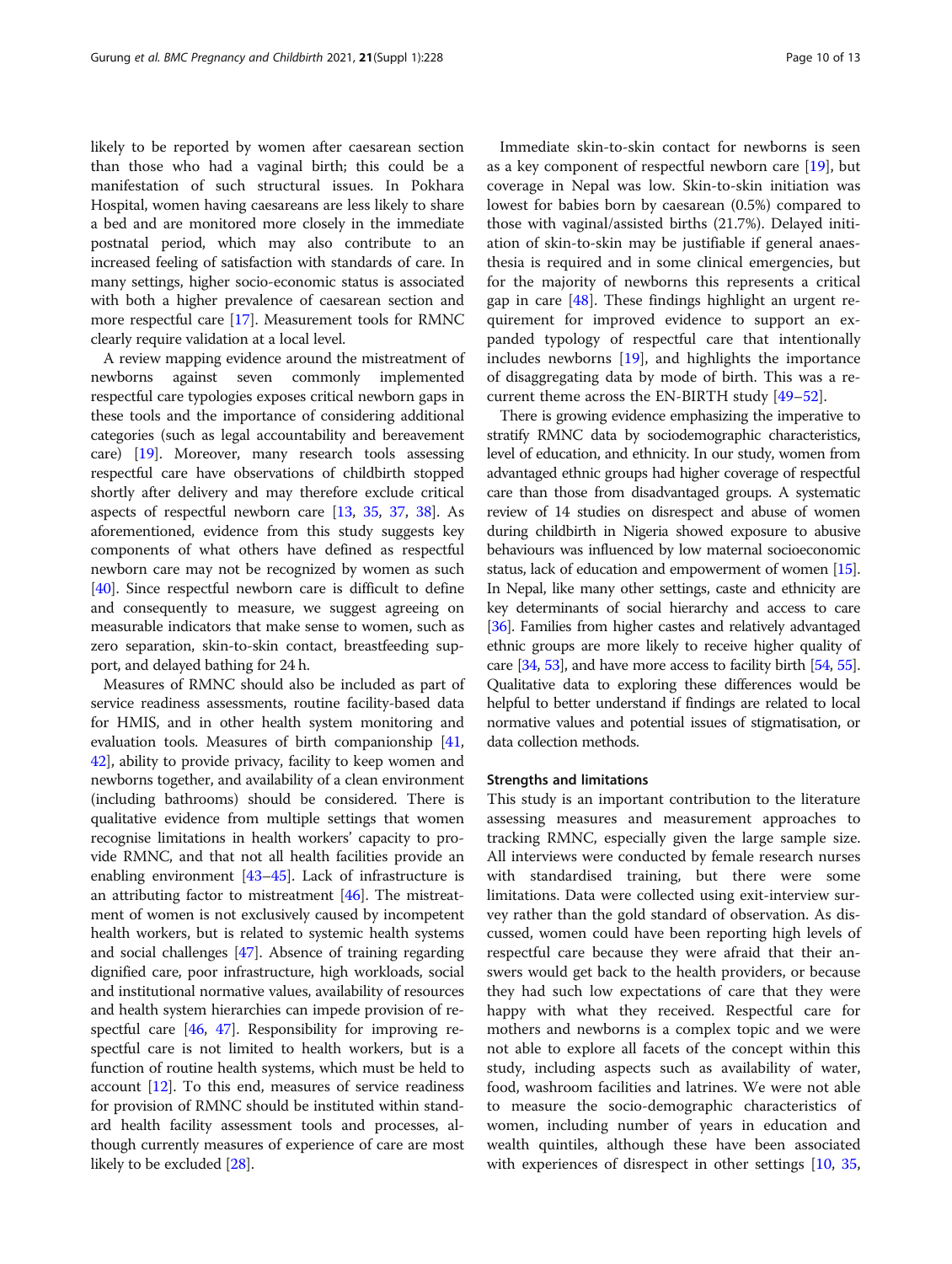#### <span id="page-10-0"></span>Conclusions

Reducing mistreatment at birth requires health systems reform to promote and enable respectful care of mothers and newborns around the time of birth. Reliable tracking of valid RMNC measures is imperative to support and accelerate these advances. In our study, as with many others, measuring RMNC by exit interview after hospital birth gave mixed results. All women denied disrespect, abuse and ineffective communication when asked using general questions. Yet more specific detailed questions about stigma and discrimination revealed issues regarding privacy and cultural/religious needs not being met. More research is needed to develop evidence-based measures to track experience of care, including zero separation of mothers and their babies, and to improve monitoring across a range of measurement platforms. Building on these findings, respectful maternal and newborn care should remain a priority in future research.

#### Supplementary Information

The online version contains supplementary material available at [https://doi.](https://doi.org/10.1186/s12884-020-03516-4) [org/10.1186/s12884-020-03516-4.](https://doi.org/10.1186/s12884-020-03516-4)

Additional file 1. STROBE checklist.

Additional file 2. Questionnaire for respectful maternity care and mapping according to typology, EN-BIRTH study.

Additional file 3. Background characteristics of women enrolled in NePeriQIP and EN-BIRTH studies.

Additional file 4. Mode of birth by ethnicity at Pokhara Hospital, Nepal, EN-BIRTH study.

Additional file 5. Ethical approval of local institutional review boards, EN-BIRTH and NePeriQIP studies.

#### Abbreviations

aOR: Adjusted odds ratios; CEmONC: Comprehensive emergency obstetric and newborn care; cOR: Crude odds ratios; CIFF: Children's Investment Fund Foundation; ENAP: Every Newborn Action Plan now branded as Every Newborn; EN-BIRTH: Every Newborn-Birth Indicators Research Tracking in Hospitals study; HMIS: Health management information systems; LMIC: Lowand middle-income country/countries; LSHTM: London School of Hygiene & Tropical Medicine; NePeriQIP: Nepal Perinatal Quality Improvement Project; RMNC: Respectful maternal and newborn care; USAID: United States Agency for International Development; WRA: White Ribbon Alliance; WHO: World Health Organization

#### Acknowledgements

Firstly, and most importantly, we thank the women, their families, the health workers and data collectors. We credit the inspiration of the late Godfrey Mbaruku. We thank Nishant Thakur, Anjani Kumar Jha, Bijay Jha, Rajendra Paudel, Asmita Paudel and Ram Chandra Bastola for their support throughout the study, and Claudia DaSilva, Sudip Karki, and Rabina Karki for their administrative support.

We acknowledge the following Advisory Groups for their guidance and support:

Nepal National Advisory Group: Naresh P KC, Parshu Ram Shrestha. EN-BIRTH Expert Advisory Group: Agbessi Amouzou, Tariq Azim, Debra Jackson, Theopista John Kabuteni, Matthews Mathai, Jean-Pierre Monet, Allisyn C. Moran, Pavani K. Ram, Barbara Rawlins, Jennifer Requejo, Johan Ivar Sæbø, Florina Serbanescu, Lara Vaz.

We are also very grateful to fellow researchers who peer-reviewed this paper.

#### About this supplement

This article has been published as part of BMC Pregnancy and Childbirth Volume 21 Supplement 1, 2021: Every Newborn BIRTH multi-country validation study: informing measurement of coverage and quality of maternal and newborn care. The full contents of the supplement are available online at [https://bmcpregnancychildbirth.biomedcentral.com/articles/supplements/](https://bmcpregnancychildbirth.biomedcentral.com/articles/supplements/volume-21-supplement-1) [volume-21-supplement-1.](https://bmcpregnancychildbirth.biomedcentral.com/articles/supplements/volume-21-supplement-1)

#### Authors' contributions

AKC conceived the NePeriQip study. The EN-BIRTH study was conceived by JEL, who acquired the funding and led the overall design with support from HR. For this paper, AKC and RG led the analyses and first draft of manuscript working closely with AKS, LTD, HR, LPK, JEL, ACM, and TS. All authors (HR, LTD, AKS, RG, LPK, MM, BM, RCB, DS, OB, SS, TS, ACM, JEL, AKC) revised the manuscript and gave final approval of the version to be published and agree to be accountable for the work. All authors made contributions to the conception, design, data collection or analysis or interpretation of data. This paper is published with permission from the Director Golden Community Nepal. The authors' views are their own, and not necessarily from any of the institutions, including the U.S. Agency for International Development and WHO. EN-BIRTH Study Group Nepal: Omkar Basnet, Avinash K Sunny, Nishant Thakur, Rejina Gurung, Anjani Kumar Jha, Bijay Jha, Ram Chandra Bastola, Rajendra Paudel, Asmita Paudel, Ashish KC

#### Funding

The Children's Investment Fund Foundation (CIFF) are the main funder of the EN-BIRTH study, which is administered via The London School of Hygiene & Tropical Medicine. The Swedish Research Council specifically funded the Nepal EN-BIRTH site and the NePeriQIP study through Golden Community. We acknowledge the core funders for all the partner institutions. Publication of this manuscript has been funded by CIFF. CIFF attended the study design workshop but had no role in data collection, analysis, data interpretation, report writing or decision to submit for publication. The corresponding author had full access to study data and final responsibility for publication submission decision.

#### Availability of data and materials

The datasets generated during and/or analysed during the current study are available in GC Data repository, [http://goldencommunity.org.np/](http://goldencommunity.org.np/download/covid19-dataset-january-to-june-30-2020-form-6/) ENBIRTHRMC.

#### Ethics approval and consent to participate

This study was granted ethical approval by institutional review boards in all operating counties in addition to the London School of Hygiene & Tropical Medicine (Additional file 5).

Voluntary informed written consent was obtained from all observed participants, their families for newborns, and respondents for the qualitative interviews. Participants were assured of anonymity and confidentiality. All women were provided with a description of the study procedures in their preferred language at admission, and offered the right to refuse, or withdraw consent at any time during the study.

EN-BIRTH is study number 4833, registered at [https://www.researchregistry.](https://www.researchregistry.com) [com](https://www.researchregistry.com).

NePeriQIP is registered in ISRCTN as [https://doi.org/10.1186/ISRCTN30829654.](https://doi.org/10.1186/ISRCTN30829654)

#### Consent for publication

Non-applicable.

#### Competing interests

The authors declare that they have no competing interests.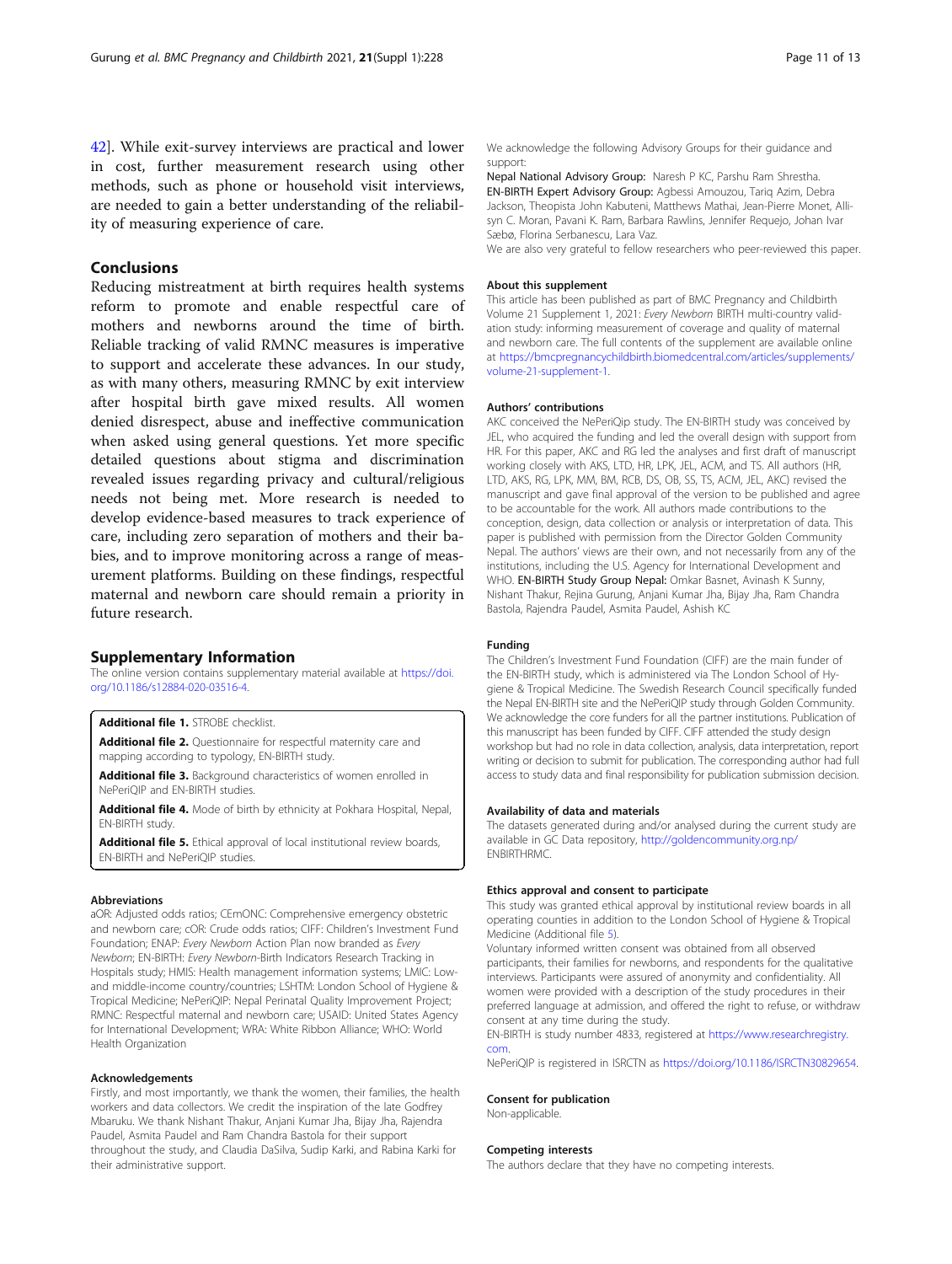#### <span id="page-11-0"></span>Author details

<sup>1</sup> Research Division, Golden Community, Lalitpur, Nepal. <sup>2</sup> Centre for Maternal, Adolescent, Reproductive & Child Health (MARCH), London School of Hygiene & Tropical Medicine, London, UK. <sup>3</sup>Department of Women's and Children's Health, Uppsala University, Dag Hammarskjölds väg 14B, Uppsala, Sweden. <sup>4</sup>Ministry of Health and Population, Kathmandu, Nepal. <sup>5</sup>USAID (contractor), Washington, DC, USA. <sup>6</sup>Department of Maternal, Newborn, Child and Adolescent Health and Ageing, WHO, Geneva, Switzerland.

#### Published: 26 March 2021

#### References

- 1. United Nations Inter-agency Group for Child Mortality E. Levels & Trends in Child Mortality 2020, Estimates developed by the United Nations Interagency Group for Child Mortality Estimation. New York: United Nations Children's Fund; 2020. [\(https://www.unicef.org/reports/levels-and-trends](https://www.unicef.org/reports/levels-and-trends-child-mortality-report-2020)[child-mortality-report-2020\)](https://www.unicef.org/reports/levels-and-trends-child-mortality-report-2020). Accessed 15 Oct 2020.
- 2. Countdown to 2030: Tracking progress towards universal coverage for reproductive, maternal, newborn, and child health. Lancet. 2018;391(10129): 1538–48.
- 3. Grollman C, Arregoces L, Martinez-Alvarez M, Pitt C, Mills A, Borghi J. 11 years of tracking aid to reproductive, maternal, newborn, and child health: estimates and analysis for 2003-13 from the countdown to 2015. Lancet Glob Health. 2017;5(1):e104–14.
- 4. Kruk ME, Gage AD, Joseph NT, Danaei G, Garcia-Saiso S, Salomon JA. Mortality due to low-quality health systems in the universal health coverage era: a systematic analysis of amenable deaths in 137 countries. Lancet. 2018; 392(10160):2203–12.
- 5. Chou VB, Walker N, Kanyangarara M. Estimating the global impact of poor quality of care on maternal and neonatal outcomes in 81 low- and middleincome countries: a modeling study. PLoS Med. 2019;16(12):e1002990.
- Lawn JE, Blencowe H, Waiswa P, Amouzou A, Mathers C, Hogan D, Flenady V, Froen JF, Qureshi ZU, Calderwood C, et al. Stillbirths: rates, risk factors, and acceleration towards 2030. Lancet. 2016;387(10018):587–603.
- 7. Kruk ME, Gage AD, Arsenault C, Jordan K, Leslie HH, Roder-DeWan S, Adeyi O, Barker P, Daelmans B, Doubova SV, et al. High-quality health systems in the sustainable development goals era: time for a revolution. Lancet Glob Health. 2018;6(11):e1196–252.
- Galle A, Manaharlal H, Cumbane E, Picardo J, Griffin S, Osman N, Roelens K, Degomme O. Disrespect and abuse during facility-based childbirth in southern Mozambique: a cross-sectional study. BMC Pregnancy Childbirth. 2019;19(1):369.
- 9. World Health Organization. WHO recommendations: intrapartum care for a positive childbirth experience. Geneva; 2018. ([https://www.who.int/](https://www.who.int/reproductivehealth/publications/intrapartum-care-guidelines/en/) [reproductivehealth/publications/intrapartum-care-guidelines/en/\)](https://www.who.int/reproductivehealth/publications/intrapartum-care-guidelines/en/). Accessed 30 Oct 2020.
- 10. Kruk ME, Kujawski S, Mbaruku G, Ramsey K, Moyo W, Freedman LP. Disrespectful and abusive treatment during facility delivery in Tanzania: a facility and community survey. Health Policy Plan. 2018;33(1):e26–33.
- 11. Kujawski S, Mbaruku G, Freedman LP, Ramsey K, Moyo W, Kruk ME. Association between disrespect and abuse during childbirth and Women's confidence in health facilities in Tanzania. Matern Child Health J. 2015;19(10):2243–50.
- 12. Bohren MA, Vogel JP, Hunter EC, Lutsiv O, Makh SK, Souza JP, Aguiar C, Saraiva Coneglian F, Diniz AL, Tuncalp O, et al. The mistreatment of women during childbirth in health facilities globally: a mixed-methods systematic review. PLoS Med. 2015;12(6):e1001847 discussion e1001847.
- 13. Sando D, Ratcliffe H, McDonald K, Spiegelman D, Lyatuu G, Mwanyika-Sando M, Emil F, Wegner MN, Chalamilla G, Langer A. The prevalence of disrespect and abuse during facility-based childbirth in urban Tanzania. BMC Pregnancy Childbirth. 2016;16:236.
- 14. Sharma G, Penn-Kekana L, Halder K, Filippi V. An investigation into mistreatment of women during labour and childbirth in maternity care facilities in Uttar Pradesh, India: a mixed methods study. Reprod Health. 2019;16(1):7.
- 15. Ishola F, Owolabi O, Filippi V. Disrespect and abuse of women during childbirth in Nigeria: a systematic review. PLoS One. 2017;12(3):e0174084.
- 16. Okafor II, Ugwu EO, Obi SN. Disrespect and abuse during facility-based childbirth in a low-income country. Int J Gynaecol Obstet. 2015;128(2):110–3.
- 17. Bohren MA, Mehrtash H, Fawole B, Maung TM, Balde MD, Maya E, Thwin SS, Aderoba AK, Vogel JP, Irinyenikan TA, et al. How women are treated during facility-based childbirth in four countries: a cross-sectional study with labour observations and community-based surveys. Lancet. 2019;394(10210):1750–63.
- 18. World Health Organization. The prevention and elimination of disrespect and abuse during facility-based childbirth. Geneva; 2016. [\(https://apps.who.](https://apps.who.int/iris/bitstream/handle/10665/134588/WHO_RHR_14.23_eng.pdf;jsessionid=E116949BB57C64C8E22870753232B696?sequence=1) [int/iris/bitstream/handle/10665/134588/WHO\\_RHR\\_14.23\\_eng.pdf;](https://apps.who.int/iris/bitstream/handle/10665/134588/WHO_RHR_14.23_eng.pdf;jsessionid=E116949BB57C64C8E22870753232B696?sequence=1) [jsessionid=E116949BB57C64C8E22870753232B696?sequence=1](https://apps.who.int/iris/bitstream/handle/10665/134588/WHO_RHR_14.23_eng.pdf;jsessionid=E116949BB57C64C8E22870753232B696?sequence=1)). Accessed 30 Oct 2020.
- 19. Sacks E. Defining disrespect and abuse of newborns: a review of the evidence and an expanded typology of respectful maternity care. Reprod Health. 2017;14(1):66.
- 20. White Ribbon Alliance. Respectful Maternity Care Charter: Universal Rights of Mothers and Newborns. Washington; 2019. ([https://www.whiteribbonalliance.](https://www.whiteribbonalliance.org/respectful-maternity-care-charter/) [org/respectful-maternity-care-charter/\)](https://www.whiteribbonalliance.org/respectful-maternity-care-charter/). Accessed 30 Oct 2020.
- 21. Kaphle S, Hancock H, Newman LA, Childbirth traditions and cultural perceptions of safety in Nepal: critical spaces to ensure the survival of mothers and newborns in remote mountain villages. Midwifery. 2013;29(10): 1173–81.
- 22. Sharma S, van Teijlingen E, Hundley V, Angell C, Simkhada P. Dirty and 40 days in the wilderness: eliciting childbirth and postnatal cultural practices and beliefs in Nepal. BMC Pregnancy Childbirth. 2016;16(1):147.
- 23. Boatin AA, Schlotheuber A, Betran AP, Moller AB, Barros AJ, Boerma T, Torloni MR, Victora CG, Hosseinpoor AR. Within country inequalities in caesarean section rates: observational study of 72 low and middle income countries. BMJ. 2018;360:k55. [https://doi.org/10.1136/bmj.k55.](https://doi.org/10.1136/bmj.k55)
- 24. Belizan JM, Minckas N, McClure EM, Saleem S, Moore JL, Goudar SS, Esamai F, Patel A, Chomba E, Garces AL, et al. An approach to identify a minimum and rational proportion of caesarean sections in resource-poor settings: a global network study. Lancet Glob Health. 2018;6(8):e894–901.
- 25. Betran AP, Ye J, Moller AB, Zhang J, Gulmezoglu AM, Torloni MR. The increasing trend in caesarean section rates: global, regional and national estimates: 1990-2014. PLoS One. 2016;11(2):e0148343.
- 26. Landry E, Pett C, Fiorentino R, Ruminjo J, Mattison C. Assessing the quality of record keeping for cesarean deliveries: results from a multicenter retrospective record review in five low-income countries. BMC Pregnancy Childbirth. 2014;14:139.
- 27. World Health Organization. Standards for improving quality of maternal and newborn care in health facilities. Geneva: WHO; 2016. [\(https://www.who.int/](https://www.who.int/maternal_child_adolescent/documents/improving-maternal-newborn-care-quality/en/) [maternal\\_child\\_adolescent/documents/improving-maternal-newborn-care](https://www.who.int/maternal_child_adolescent/documents/improving-maternal-newborn-care-quality/en/)[quality/en/\)](https://www.who.int/maternal_child_adolescent/documents/improving-maternal-newborn-care-quality/en/). Accessed 30 Oct 2020.
- 28. Brizuela V, Leslie HH, Sharma J, Langer A, Tuncalp O. Measuring quality of care for all women and newborns: how do we know if we are doing it right? A review of facility assessment tools. Lancet Glob Health. 2019;7(5): e624–32.
- 29. World Health Organization. WHO recommendation on respectful maternity care during labour and childbirth. Geneva; 2018. ([https://extranet.who.int/](https://extranet.who.int/rhl/topics/preconception-pregnancy-childbirth-and-postpartum-care/care-during-childbirth/who-recommendation-respectful-maternity-care-during-labour-and-childbirth) [rhl/topics/preconception-pregnancy-childbirth-and-postpartum-care/care](https://extranet.who.int/rhl/topics/preconception-pregnancy-childbirth-and-postpartum-care/care-during-childbirth/who-recommendation-respectful-maternity-care-during-labour-and-childbirth)[during-childbirth/who-recommendation-respectful-maternity-care-during](https://extranet.who.int/rhl/topics/preconception-pregnancy-childbirth-and-postpartum-care/care-during-childbirth/who-recommendation-respectful-maternity-care-during-labour-and-childbirth)[labour-and-childbirth\)](https://extranet.who.int/rhl/topics/preconception-pregnancy-childbirth-and-postpartum-care/care-during-childbirth/who-recommendation-respectful-maternity-care-during-labour-and-childbirth). Accessed 30 Oct 2020.
- 30. Sando D, Abuya T, Asefa A, Banks KP, Freedman LP, Kujawski S, Markovitz A, Ndwiga C, Ramsey K, Ratcliffe H, et al. Methods used in prevalence studies of disrespect and abuse during facility based childbirth: lessons learned. Reprod Health. 2017;14(1):127.
- 31. Jewkes R, Penn-Kekana L. Mistreatment of women in childbirth: time for action on this important dimension of violence against women. PLoS Med. 2015;12(6):e1001849.
- 32. Day LT, Ruysen H, Gordeev VS, Gore-Langton GR, Boggs D, Cousens S, Moxon SG, Blencowe H, Baschieri A, Rahman AE, et al. "Every Newborn-BIRTH" protocol: observational study validating indicators for coverage and quality of maternal and newborn health care in Bangladesh, Nepal and Tanzania. J Glob Health. 2019;9(1):010902. [https://doi.org/10.7189/jogh.09.](https://doi.org/10.7189/jogh.09.01902) [01902.](https://doi.org/10.7189/jogh.09.01902)
- 33. KC A, Ewald U, Basnet O, Gurung A, Pyakuryal SN, Jha BK, Bergstrom A, Eriksson L, Paudel P, Karki S, et al. Effect of a scaled-up neonatal resuscitation quality improvement package on intrapartum-related mortality in Nepal: a stepped-wedge cluster randomized controlled trial. PLoS Med. 2019;16(9):e1002900.
- 34. KC A, Axelin A, Litorp H, Tinkari BS, Sunny AK, Gurung R. Coverage, associated factors, and impact of companionship during labor: a large-scale observational study in six hospitals in Nepal. Birth. 2020;47:80–8. [https://doi.](https://doi.org/10.1111/birt.12471) [org/10.1111/birt.12471.](https://doi.org/10.1111/birt.12471)
- 35. Abuya T, Ndwiga C, Ritter J, Kanya L, Bellows B, Binkin N, Warren CE. The effect of a multi-component intervention on disrespect and abuse during childbirth in Kenya. BMC Pregnancy Childbirth. 2015;15:224.